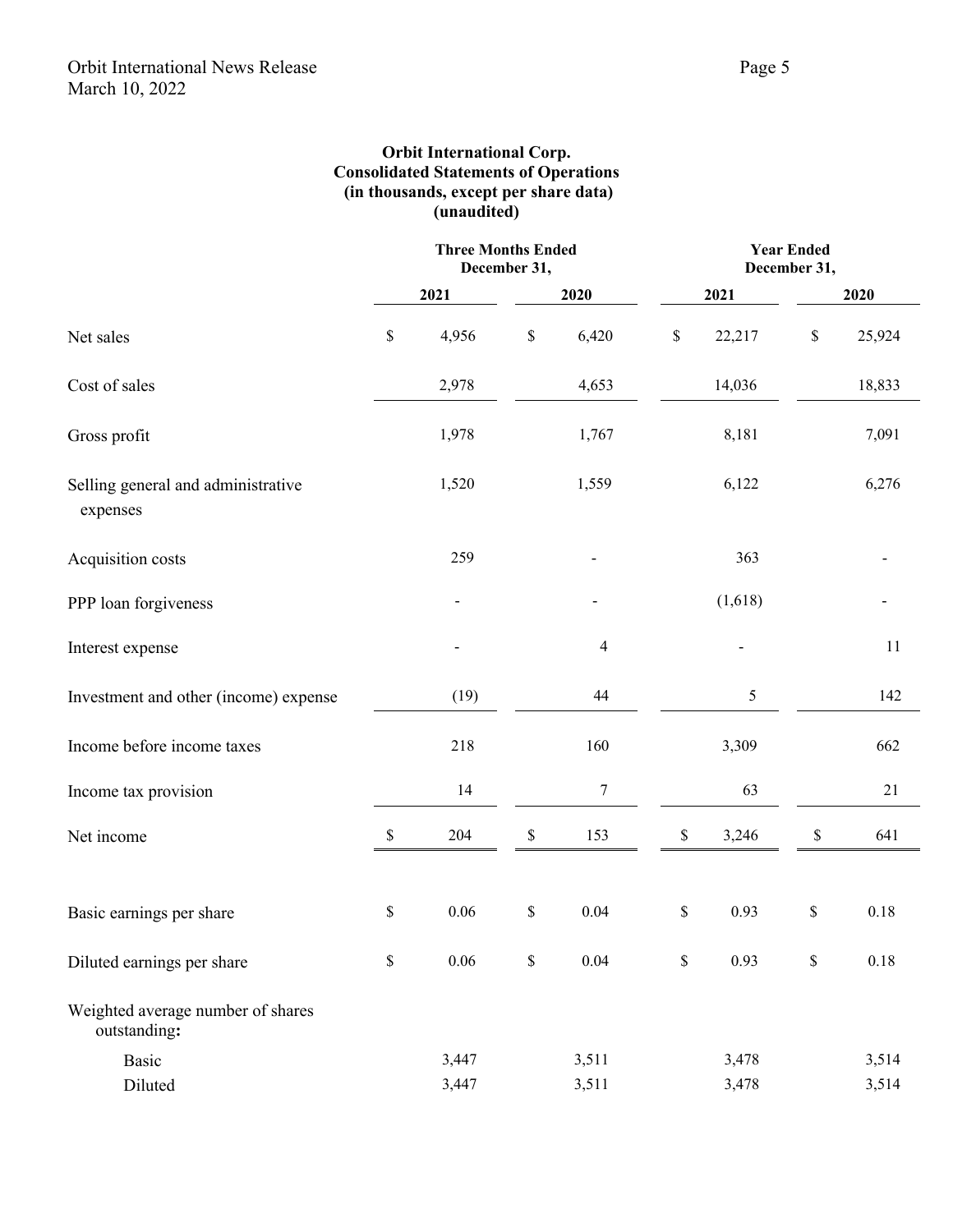**Year Ended**

## **Orbit International Corp. Consolidated Statements of Operations (in thousands, except per share data) (unaudited)**

|                                                        | <b>Three Months Ended</b><br>December 31, |        |      | <b>Year Ended</b><br>December 31, |      |       |      |      |
|--------------------------------------------------------|-------------------------------------------|--------|------|-----------------------------------|------|-------|------|------|
|                                                        | 2021                                      |        | 2020 |                                   | 2021 |       | 2020 |      |
| <b>EBITDA</b> (as adjusted) Reconciliation             |                                           |        |      |                                   |      |       |      |      |
| Net income                                             | \$                                        | 204    | \$   | 153                               | \$   | 3,246 | \$   | 641  |
| Interest expense                                       |                                           |        |      | 4                                 |      |       |      | 11   |
| Income tax expense                                     |                                           | 14     |      | 7                                 |      | 63    |      | 21   |
| Depreciation and amortization                          |                                           | 26     |      | 21                                |      | 107   |      | 90   |
| Fair value adj-contingent liability                    |                                           | (21)   |      | 51                                |      | 6     |      | 158  |
| Stock-based compensation                               |                                           | 21     |      | $\overline{\phantom{0}}$          |      | 77    |      |      |
| EBITDA (as adjusted) $(1)$                             | \$                                        | 244    | \$   | 236                               | \$   | 3,499 | \$   | 921  |
| <b>EBITDA</b> (as adjusted) Per Diluted Share          |                                           |        |      |                                   |      |       |      |      |
| Reconciliation                                         |                                           |        |      |                                   |      |       |      |      |
| Net income                                             | \$                                        | 0.06   | \$   | 0.04                              | \$   | 0.93  | \$   | 0.18 |
| Interest expense                                       |                                           | 0.00   |      | 0.00                              |      | 0.00  |      | 0.00 |
| Income tax expense                                     |                                           | 0.00   |      | 0.00                              |      | 0.02  |      | 0.01 |
| Depreciation and amortization                          |                                           | 0.01   |      | 0.01                              |      | 0.03  |      | 0.03 |
| Fair value adj-contingent liability                    |                                           | (0.01) |      | 0.02                              |      | 0.00  |      | 0.04 |
| Stock-based compensation                               |                                           | 0.01   |      | 0.00                              |      | 0.03  |      | 0.00 |
| EBITDA (as adjusted), per diluted share <sup>(1)</sup> | \$                                        | 0.07   | \$   | 0.07                              | \$   | 1.01  | \$   | 0.26 |

(1) The EBITDA (as adjusted) tables presented are not determined in accordance with accounting principles generally accepted in the United States of America. Management uses EBITDA (as adjusted) to evaluate the operating performance of its business. It is also used, at times, by some investors, securities analysts and others to evaluate companies and make informed business decisions. EBITDA (as adjusted) is also a useful indicator of the income generated to service debt. EBITDA (as adjusted) is not a complete measure of an entity's profitability because it does not include costs and expenses for interest, depreciation and amortization, income taxes, fair value adjustment-contingent liability and stock-based compensation. EBITDA (as adjusted) as presented herein may not be comparable to similarly named measures reported by other companies.

|                                                                                                | December 31, |         |    |       |  |  |
|------------------------------------------------------------------------------------------------|--------------|---------|----|-------|--|--|
| Reconciliation of EBITDA, as adjusted,<br>to cash flows provided by operating activities $(1)$ |              | 2021    |    | 2020  |  |  |
| EBITDA (as adjusted)                                                                           | S            | 3,499   | \$ | 921   |  |  |
| Interest expense                                                                               |              |         |    | (11)  |  |  |
| Income tax expense                                                                             |              | (63)    |    | (21)  |  |  |
| Stock-based compensation                                                                       |              | (77)    |    |       |  |  |
| Gain on forgiveness of PPP Loan                                                                |              | (1,618) |    |       |  |  |
| Fair value adj-contingent liability                                                            |              | (6)     |    | (158) |  |  |
| Net change in operating assets and liabilities                                                 |              | 383     |    | 2,162 |  |  |
| Cash flows provided by operating activities                                                    |              | 2,118   |    | 2,893 |  |  |